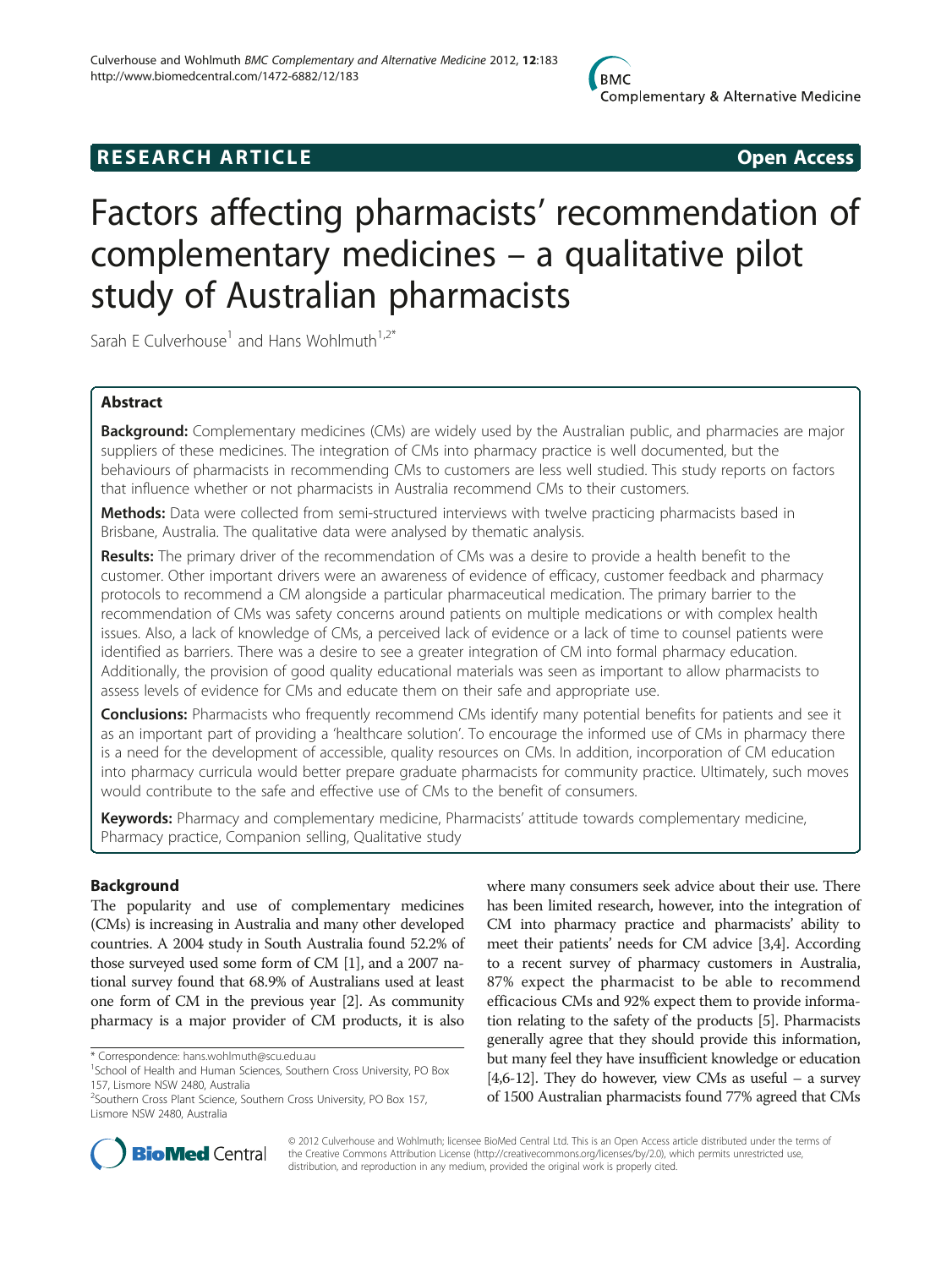are a useful supplement to conventional medicine [[6\]](#page-10-0), and a recent survey of rural Australian community pharmacists reported that 94% believed they should regularly ask consumers if they are using CMs [\[11\]](#page-11-0). The existing research investigating the recommendation of CMs by pharmacists has identified a number of factors that influence this behaviour. These include an understanding of the benefits of CMs for maintenance of general health, prevention of disease and treatment of minor conditions [\[7](#page-10-0)[,8,13,14](#page-11-0)], patient demand [\[7](#page-10-0)], personal usage of CM [\[10,11\]](#page-11-0), knowledge of a particular CM product and its proven mechanism of action [[6,7\]](#page-10-0), and the profile of the CM company [\[7\]](#page-10-0). Whilst profit is not stated as an important motive [\[6,7](#page-10-0)[,14,15\]](#page-11-0), most pharmacists believe they should sell CMs [\[7\]](#page-10-0), and that CMs can enhance the image of the pharmacy, increase annual sales and be an important part of the financial business of retail pharmacy [[6,](#page-10-0)[16](#page-11-0)]. The major barrier to the recommendation of CMs by pharmacists is reported to be a lack of evidence [\[4,6,](#page-10-0)[11,12,17-20\]](#page-11-0). Other barriers include lack of training, lack of accurate and easily accessible information, lack of subsidies or reimbursement, legal concerns, time constraints, and the fact that other staff in a pharmacy may recommend these products [\[4,](#page-10-0)[14,16,18,20\]](#page-11-0).

This study aimed to explore, through thematic analysis of semi-structured interviews, what influences a pharmacist to recommend or not recommend CMs to a customer in a community pharmacy setting. A better understanding of these issues may assist in determining the best ways to facilitate better integration of CM into community pharmacy practice, which in turn may benefit both pharmacists and consumers.

# Methods

In the first stage of recruitment, all pharmacists working in a pharmacy in the greater Brisbane area with a current account with CM company Blackmores Ltd. (comprising approximately 90% of Australian pharmacies) were eligible. Potential respondents were contacted by mail and follow up phone call. A second round of recruitment was initiated from recommendations of initial respondents (snowball sampling) and from contacting key personnel in the industry including store managers and Pharmacy Guild staff. Further recruitment was conducted by doorknocking local pharmacies. In these further stages of recruitment, all pharmacists were eligible, including those without a Blackmores account. The 12 recruited pharmacists were assigned to one of three groups based on their responses to a questionnaire provided in the initial information kit. Group assignment was as follows: Group 1 recommended CMs less than 20 times per week, Group 2 recommended CMs 20 to 50 times per week, and Group 3 recommended CMs more than 50 times per week. Where a pharmacist did not work full-time on the pharmacy floor, assignment was made on a pro-rata basis.

Data were collected by semi-structured interviews in locations convenient to respondents, mostly in a private office in the pharmacy or occasionally in a local coffee shop. The questions posed led the discussion to cover a number of areas of interest, namely factors affecting their recommendation of CMs, family and personal use of CMs, information sources for CMs, patterns of CM recommendation, knowledge of CMs, and pharmacy protocols for the recommendation of CMs. Interviews were recorded and manually transcribed; written notes were made of any relevant casual discussion occurring prior to or after the recorded interview. Respondents were invited to check the accuracy of the transcript to ensure it reflected the reality of the interview as they perceived it and to provide an opportunity to add any further information.

Thematic analysis [\[21](#page-11-0)] of the transcribed interviews was carried out by the primary investigator (SEC) in consultation with the other investigator. First the transcripts were read and initial codes assigned. Further analysis revealed distinct themes relating to the respondents' background, education, attitudes to CM and CM recommendation patterns. This allowed for codes to be clustered into descriptive categories, each comprising several subcategories. Data were compared within groups and excerpts selected which illustrated the categories. Data were then compared between groups to identify differences and similarities. All coding, analysis, and interpretation was continuously compared and reassessed to ensure validity, until theoretical saturation was reached [[21-23\]](#page-11-0).

The study was approved by the Human Research Ethics Committee of Southern Cross University (approval number ECN-10-224), and all respondents provided written, informed consent.

# Results

A total of 12 pharmacists (five female, seven male, aged 25–60) practising in community pharmacies in the greater Brisbane area (Queensland, Australia) were interviewed in April-May 2011. Their tenure in pharmacy ranged from one-and-a-half years to 36 years. They worked in pharmacies of varying size, both independent and banner pharmacies (banner pharmacies are independently owned pharmacies operating under the same marketing banner) (Table [1](#page-2-0)). All respondents had received their pharmacy training from one of five Australian universities. Two had received some level of training in CM from private education providers, and all but two had attended industry-sponsored CM seminars. A total of seven hours of interviews were recorded and transcribed (median duration 35 min, range 14–81 min).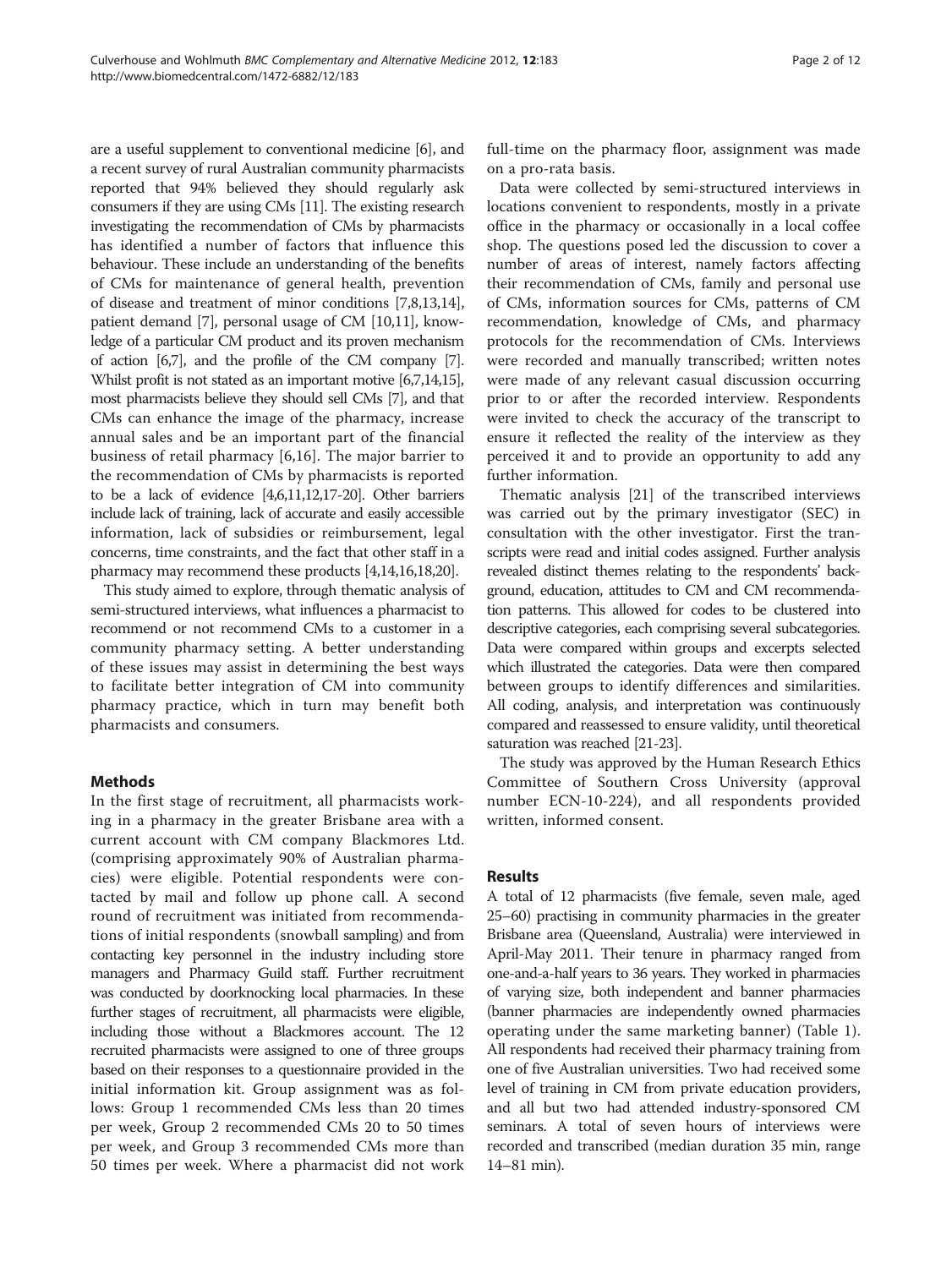| Respondent                 | Years since graduation | Pharmacy type <sup>+</sup> | Size of pharmacy CM business* |
|----------------------------|------------------------|----------------------------|-------------------------------|
| Group 1 (<20 times/week)   |                        |                            |                               |
| 1.1                        | 10                     | Banner                     | Small                         |
| 1.2                        | 4                      | Banner                     | Small                         |
| 1.3                        | $\overline{2}$         | Independent                | Small                         |
| Group 2 (20-50 times/week) |                        |                            |                               |
| 2.1                        | 3                      | Banner                     | Large                         |
| 2.2                        | 32                     | Independent                | Small                         |
| 2.3                        | 3                      | Banner                     | Medium                        |
| 2.4                        | 7                      | Banner                     | Large                         |
| 2.5                        | 7                      | Banner                     | Small                         |
| Group 3 (>50 times/week)   |                        |                            |                               |
| 3.1                        | 36                     | Independent                | Small                         |
| 3.2                        | 4                      | Banner                     | Small                         |
| 3.3                        | 32                     | Banner                     | Large                         |
| 3.4                        | 14                     | Banner                     | Large                         |

<span id="page-2-0"></span>Table 1 Details of respondents and their pharmacies

Group 1 respondents recommended CMs <20 times per week, Group 2 respondents 20–50 times per week, and Group 3 respondents >50 times per week.  $^{\dagger}$  Banner pharmacies are independently owned but operate under the same ma

\* Based on annual purchases of products from Blackmores Ltd. Small: <\$30,000 Medium: \$30,000 - \$60,000 Large: >\$60,000.

# Identified themes

Six major categories emerged as a result of the data analysis, each with several subcategories (Table [2\)](#page-3-0).

There was a large degree of inter-group congruence in responses – with two exceptions. One respondent in Group 1 expressed a greater amount of knowledge and acceptance of CM than others in this group, but stated that they did not recommend CMs extensively, as this was being done by others – both by a naturopath in the store and by local doctors, who made a high level of CM recommendations and directed their patients into the pharmacy with CM prescriptions. The other exception was a pharmacist in Group 2, who had extensive training in CM and was passionate about its benefits. This respondent stated that the reason for their medium (rather than high) level of recommendation of CMs was the conservative demographics of the suburb where the pharmacy was located.

#### Drivers of the recommendation of CMs

There were a number of subcategories of this category, especially in Groups 2 and 3, reflecting a wider range of reasons for recommending CMs in these groups (Table [2\)](#page-3-0).

#### Group 1 (low level of CM recommendation)

The main subcategories in this group were 'conditionbased recommendation' and 'health benefit' with a lesser emphasis on 'customer demand', 'company profile' and 'cost'.

Each Group 1 pharmacist mentioned between one and four specific CMs and related indications they felt comfortable with. They all mentioned that they stick to this narrow range of CMs:

'B group vitamins to stressed students or professionals. Glucosamine and fish oils to people with osteoarthritis. Fish oils to people with hypertension. They are my safe zones.'

Customer demand was not mentioned as a strong reason to recommend, except for one respondent who said that if a customer asked for something in particular, that would be their primary reason for selling a CM product.

The profile of a company in terms of reputation and quality of products and services also had some impact on which products were recommended:

'Credibility and availability long term are things...if considering three or four companies that look after us reasonably well, at least in regards to supply, after that criteria (sic) is met I try to provide value for customers.'

Responses to whether cost was an issue for them or their customers varied:

'I might spend too much time in trying to give value to people. I'll walk around to find three brands of fish oil and give them the cheapest at the time.'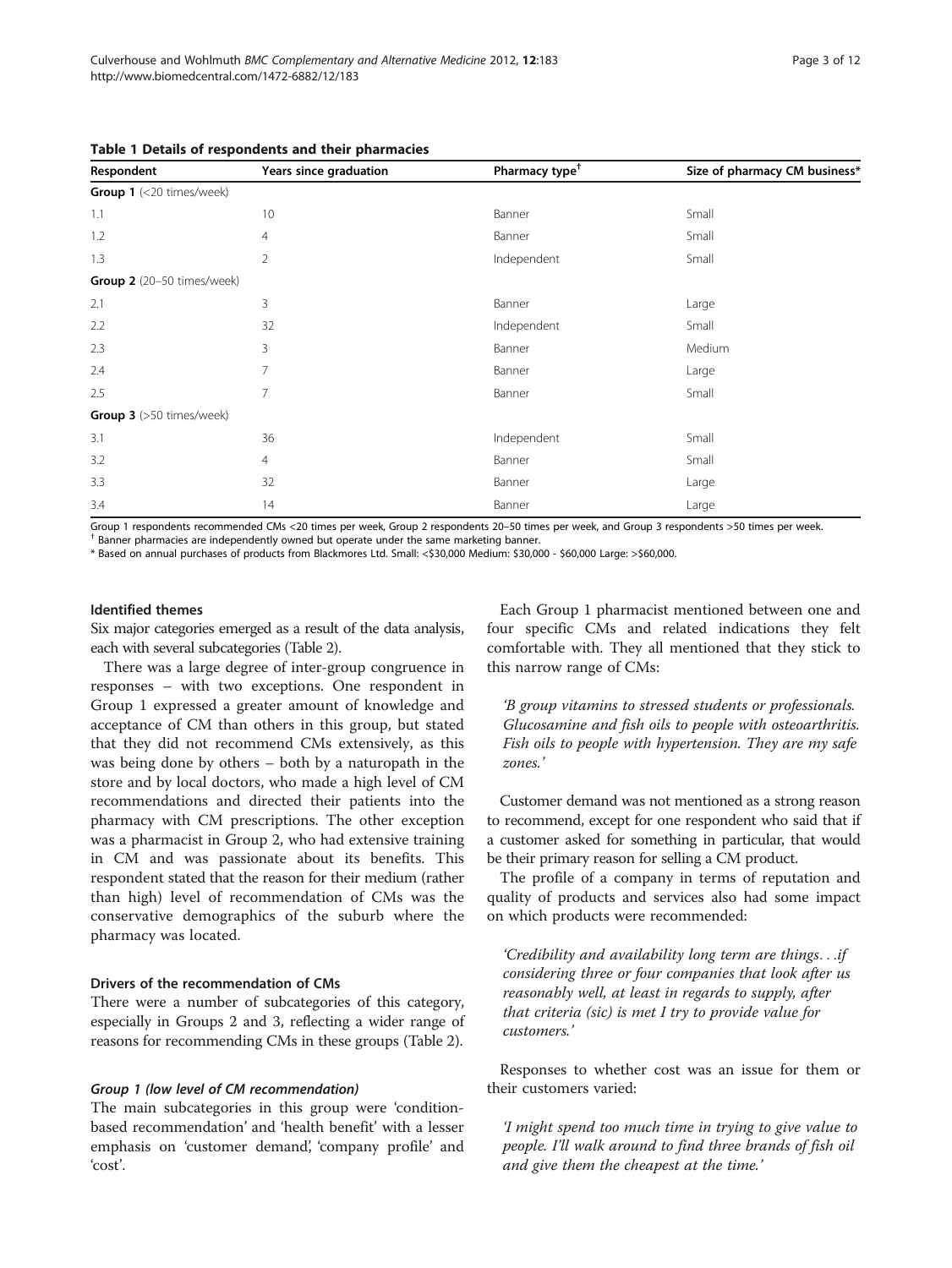| Major category                                      | Sub-categories                                  |
|-----------------------------------------------------|-------------------------------------------------|
| 1. Drivers of the recommendation of CMs             | Health benefit                                  |
|                                                     | Condition-based recommendation                  |
|                                                     | Evidence for efficacy                           |
|                                                     | Customer demand                                 |
|                                                     | Companion selling and pharmacy protocols        |
|                                                     | Profile of company sponsoring product           |
|                                                     | Cost                                            |
|                                                     | Ethical responsibility                          |
|                                                     | Holistic care                                   |
|                                                     | Demographics                                    |
|                                                     | Profitability                                   |
| 2. Barriers to the recommendation of CMs            | Safety concerns                                 |
|                                                     | Lack of knowledge about safety and efficacy     |
|                                                     | Lack of evidence                                |
|                                                     | Lack of clear patient benefit                   |
|                                                     | Fad products                                    |
|                                                     | Time constraints                                |
| 3. Attitude to CMs                                  | Role for CMs in pharmacy                        |
|                                                     | Responsibility to provide information about CMs |
| 4. Education and resources                          | University training                             |
|                                                     | Work experience                                 |
|                                                     | Self-awareness of knowledge level               |
|                                                     | Information sources                             |
|                                                     | Information needs                               |
| 5. Personal and family use of CMs                   | Personal use                                    |
|                                                     | Use by family members                           |
| 6. Relationship with other healthcare professionals | Medical practitioners                           |
|                                                     | Naturopaths                                     |

#### <span id="page-3-0"></span>Table 2 Major categories and sub-categories identified in transcribed interviews

Thematic analysis of transcripts involved a process of coding and clustering of codes into categories with continuous comparisons and re-assessment to ensure validity.

'I found where I was working before, people didn't find the cost an issue.'

# Group 2 (medium level of CM recommendation)

The most consistent motives for CM recommendation in this group related to health benefits for patients and companion selling a CM product with a pharmaceutical medication. Subcategories were 'condition-based recommendation', 'health benefit', 'customer demand', 'evidence for efficacy', 'companion selling and pharmacy protocols', 'profitability', 'demographics', 'company profile', 'ethical responsibility' and 'holistic care'. Cost was mentioned as a factor in their decisions of which CM to recommend, but was not seen as a particularly important one.

Each Group 2 pharmacist discussed between four and ten different CMs they recommended for specific

conditions, although they mentioned being comfortable with many more products:

'A lot [of my recommendations] would be in the top twenty, like fish oil, glucosamine, acidophilus, coming to winter season now, things for the immune system, olive leaf, that I would usually recommend.'

Subcategories of 'health benefit', 'customer demand' and 'evidence for efficacy' were linked for pharmacists in this group. They valued clinical evidence, but feedback from customers also gave them more incentive to recommend CMs:

'...[I'd like to see] the trials that have been done...but also, if the patient takes it and finds it works, you've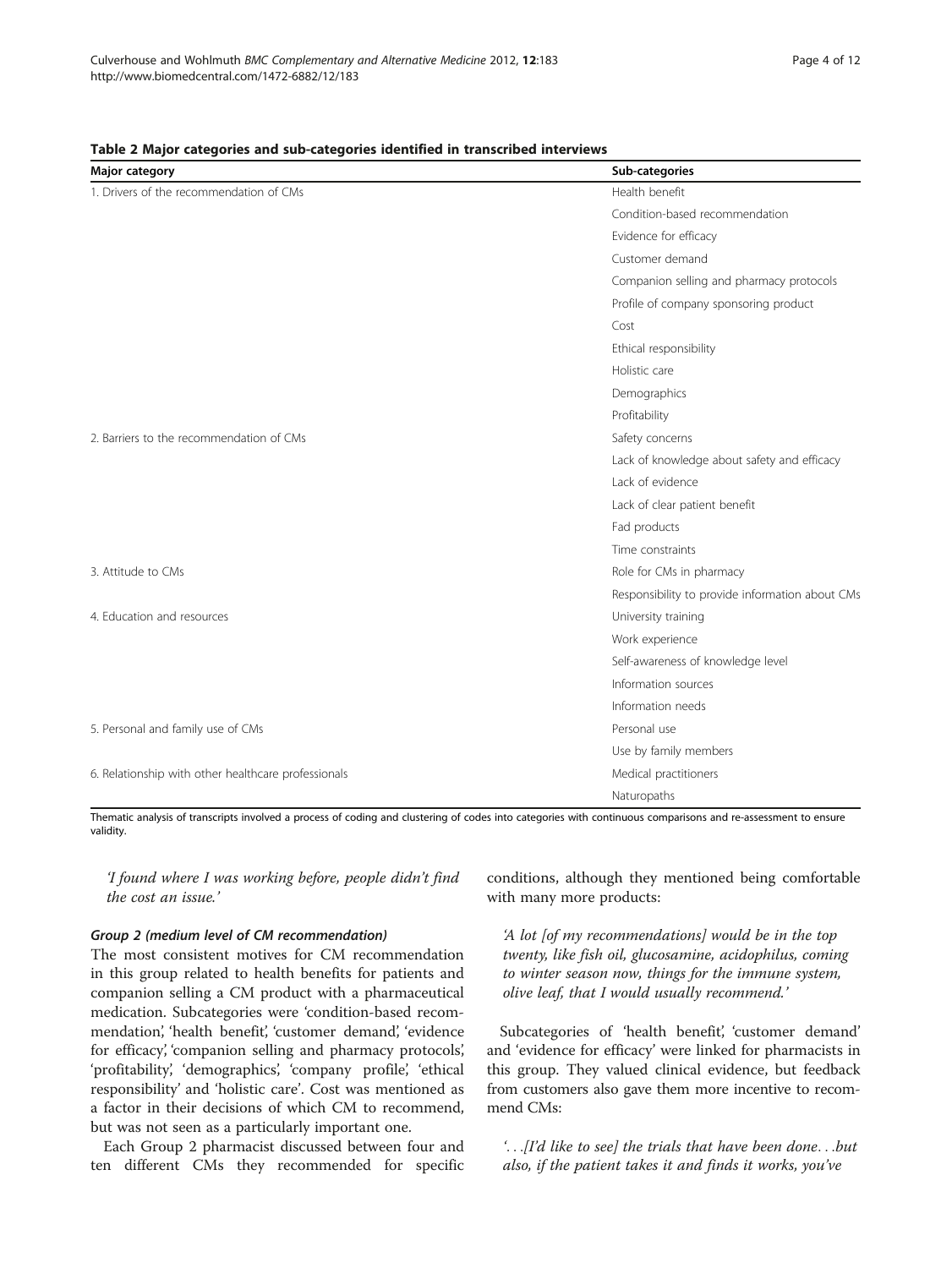got to go with that... the most important thing is that it works.'

'...customers and consumers want to have alternative medicines. They're actively seeking something else apart from orthodox medicine, so I guess you just have to know about them, and as a pharmacist you have to find whether certain things are evidence based.'

Personal experience of benefit was also described as a motivator to recommend CMs:

'I think another thing that would influence me is if I've had personal experience with a product, so for example if I've used something that I've found very useful,... and if you tell a customer, "Oh, I've used this product and this is what happened" they are more receptive to that product.'

All pharmacists in this group described a preference for a CM over a pharmaceutical medicine in some instances, and they felt quite comfortable talking to customers about this:

'...the one that probably comes to mind most is for restless legs and cramping. I'll always pick a calcium-magnesium instead of a sedating antihistamine to relax the muscles.'

Two respondents mentioned benefits in relation to insomnia:

'If they came in with a sleep issue, I'd think about a natural product first...(because of) side effects, addictiveness.'

Companion sales and pharmacy protocols were a major reason to recommend CMs in both Group 2 and 3. All pharmacists in Group 2 described protocols in their workplace to recommend a particular CM with a particular prescription or over-thecounter (OTC) medication, either to ameliorate side effects or to provide an adjunct therapeutic benefit. The most commonly mentioned combinations were probiotics with antibiotics, co-enzyme Q10 with cholesterol-lowering 'statin' medications, glucosamine and/or fish oil with various arthritis medications, and CMs for cold and 'flu with OTC products:

'We have a system where if I'm dispensing a prescription medicine, lets say a cholesterol-lowering product, we have tags we put in the basket saying, "Your pharmacist recommends you take CoQ10" or things like that, so even if I am busy doing other things, there is some pharmacist intervention to recommend a product...'

Respondents who worked in banner pharmacies described a corporate policy of companion selling:

'It's all written down in the [pharmacy group] protocols, so if you work for [pharmacy group] you're expected to follow this.'

The benefits to patients of recommending CMs along with conventional medicines was clear to respondents in this group:

'I'm always in favour of adding something, as long as it doesn't interact with other medicines... Adding something into their medication profile just to make sure they're getting a little bit of extra help, and... they don't need to go on another or higher dose cholesterol tablet, when they can start fish oil instead.'

Whilst they were aware that companion selling was potentially profitable for the pharmacy, respondents denied that would be a reason for following a protocol:

'If there's an opportunity to companion sell and they don't need it, I won't do it.'

Pharmacists were less likely to recommend CMs when they worked in a pharmacy in a lower socioeconomic area. All respondents currently worked in urban or suburban pharmacies; however, those who had previously worked in regional areas described a greater acceptance of CM in the city. One respondent mentioned that the conservative nature of the suburb where their pharmacy was located influenced recommendation patterns and made them less likely to recommend in some instances. Another pharmacist working in an area with a higher Asian population reported:

'With the higher Asian population we do sell a lot more vitamins, compared to where I have been previously... The Asian population seems to be much more into natural health and vitamins.'

The respondents' impression of a CM company's reputation had some impact on their choice of product. They were as a group more comfortable with brands that were well established and had a larger portfolio of products:

'...it's to do with their reputation too...they have good products, they have a good range of products. I'd be less likely to trust a company that put out one wonder product and that's all they have. So larger companies and more reputable companies I do trust and am more receptive to their new products.'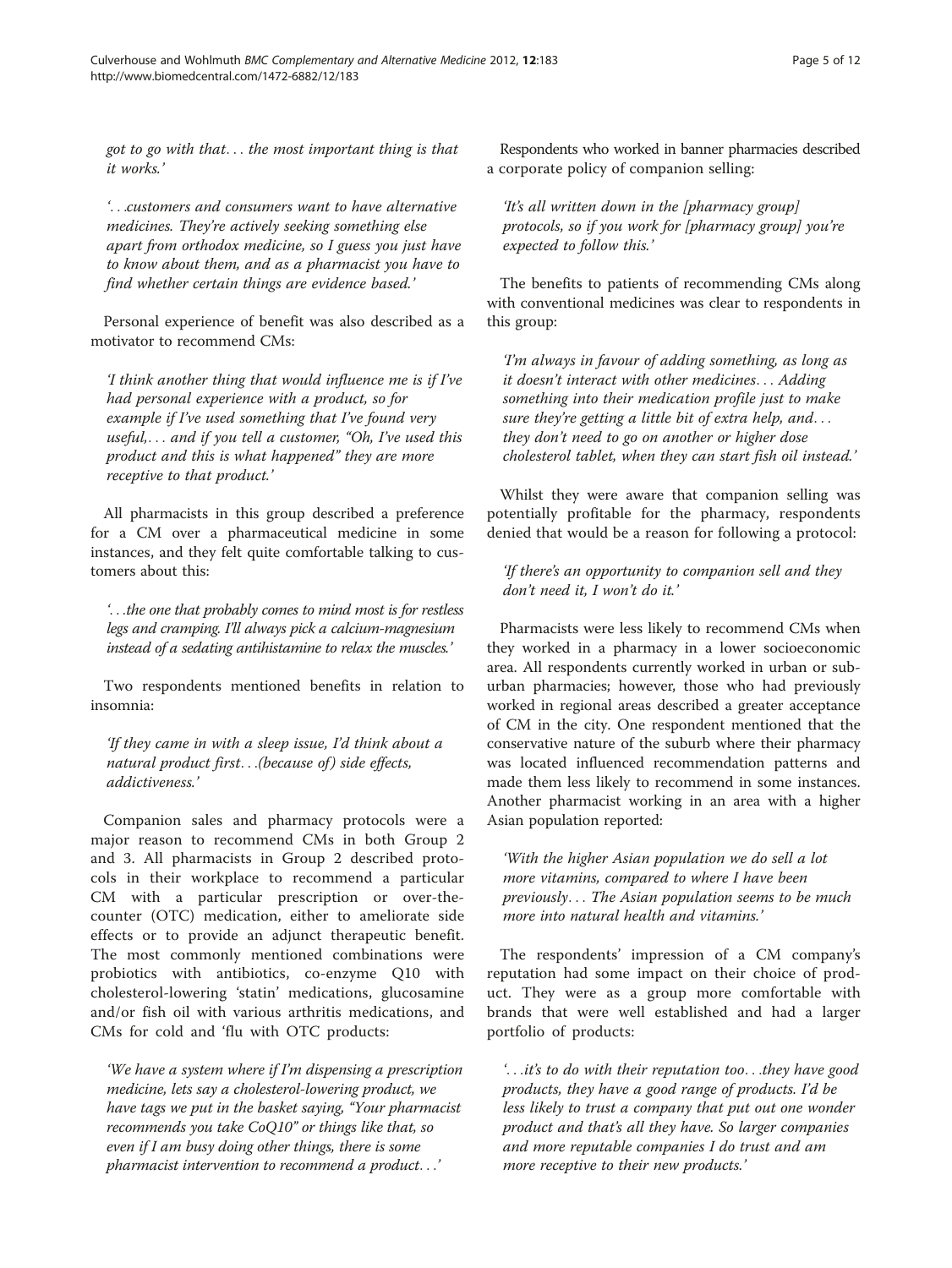Some pharmacists in this group expressed the opinion that it was their ethical responsibility in some cases to recommend CM in order to provide proper care to their patients. The term 'holistic', a term commonly used by complementary medicine practitioners, was used in regard to their recommendations a number of times:

'...trying to think holistically how you can improve their health outcomes...that's one of the main driving factors for me.'

'...my conscience tells me that I really do need to offer that [advice on CM] to those people who are really interested, and also to educate those people who have been to some degree fobbed off [by orthodox approaches to medicine].'

Finally, Group 2 pharmacists were aware that when they recommended a CM, this recommendation was likely to be taken more seriously because of their status as a trusted healthcare professional:

'I think coming from a pharmacist, if I am recommending a complementary product as opposed to an assistant, it provides more credibility, trusting that product, they will give it a go, will be more compliant to it as well.'

# Group 3 (high level of CM recommendation)

Pharmacists in Group 3 had similar reasons for recommending CM to those in Group 2, hence the subcategories describing these reasons were the same for both groups. The most common primary motive for recommending a CM was health outcomes, and whilst they were more candid than pharmacists in other groups about potential profitability, they did not describe this as their primary motive for recommendation of CMs, but rather a beneficial spin-off of good customer service:

'Well, [I recommend CM] because it works and your customer will come back, and you've got a happy customer. A happy customer talking to all their friends, saying, "this chemist really knows what they're talking about" is the best kind of advertising you can get.'

'...it's a twofold thing. You're helping your customer, and it is important to your pharmacy, so I can't understand why pharmacists wouldn't want it.'

Like Group 2, condition-based recommendations were frequently mentioned, and the number of CMs mentioned was similar. Recommendations alongside pharmaceutical medicines were also very common. There were protocols in place in all pharmacies to promote this, and this practice was seen as providing considerable health benefits to the customer:

'I'd use it as a first line too, but I'd say that probably 80-90% would be as a combination... you give them what they've asked for, and then you add in something that will actually help them.'

The Group 3 pharmacists agreed that recommending companion products provides a holistic solution, whatever those products might be:

'...it's about health outcomes. It's not about selling products for the sake of selling products. If you've got a really bad dermatitis, it's no good just giving you a tube of cream. We've got to give [companion products]. So it's about a ... healthcare solution. Now if I just gave you that tube of ointment, it might clear it up today, but it would be back tomorrow, [but] if we'd sold the three products at once there's every chance that will never recur, and you can keep it under control. The patient's happy as Larry, and it will have cost them less as well.'

A preference for a CM over a pharmaceutical was reported by several respondents:

'...pain medications with tension headaches. You get a lot of that...from computer use... so I get them onto a magnesium supplement.... and the number of people who will come back within three days and say "that's the first time I've never taken Mersyndol in my life and I'm just ecstatic!"'

Like the pharmacists in Groups 1 and 2, Group 3 respondents wanted good quality evidence, and they felt confident in the evidence they had found:

'...say a medication is depleting something in the system, say your statins and your CoQ10s... everything that's evidence-based.'

This group had similar opinions to Group 2 about the importance of the profile of the company and the quality of its products:

'I think you do have a level of safety...a brand like [mentions three brands] are the brands that have a lot to lose, if they bring out dodgy products into the market. A company that has only one item, they have to work a lot harder to convince me to recommend that product.'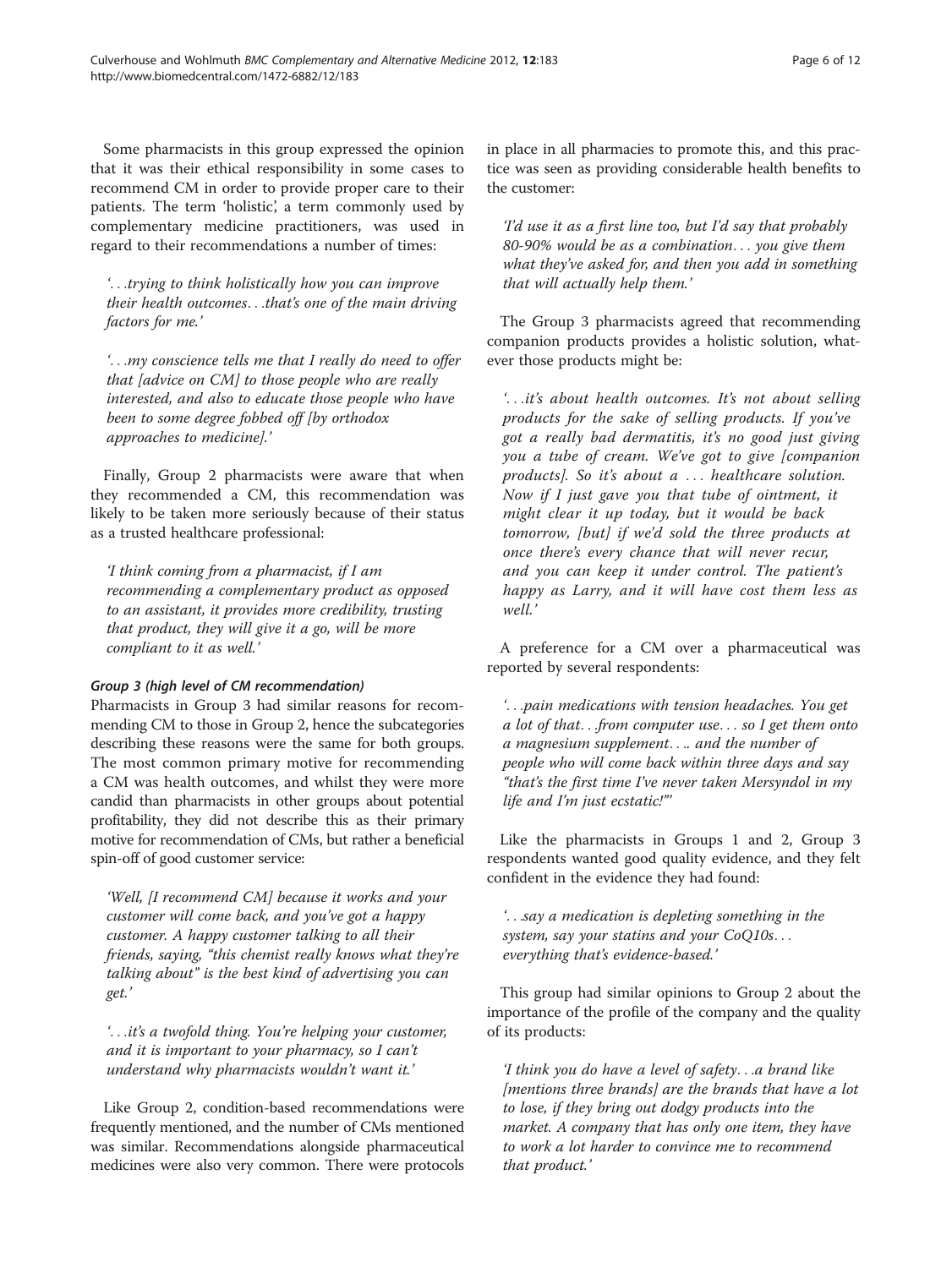'You've got to have a good product. It's not about selling something just for the sake of selling something. You're selling a product you believe in.'

# Barriers to the recommendation of CMs

There were more similarities between groups when it came to the reasons given for not recommending CMs. The major barrier for all groups was safety concerns around patients on multiple medications or with complex health issues, and the perceived need for those patients to seek medical advice before adding a CM to their list of medications:

'[I wouldn't recommend to] people that are on a lot of things already. I wouldn't tell them to take it, unless they've spoken to the doctor about it as well...'

'... if they're on something that has a narrow therapeutic index, like chemo medications, etc., I'd probably recommend them not to take it [CMs]... and the other one is pregnancy, because there's a lot of CMs that don't have safety data...'

Group 1 mentioned a lack of knowledge regarding efficacy and safety of a product as a major disincentive:

'... even if I know it works, if I don't know if it's OK with all the other stuff they're taking, I can't recommend it.'

Group 2 stressed the importance of evidence, and consistently mentioned that if this is insufficient, they would not recommend CMs:

'If there was no evidence behind, I wouldn't actively recommend it.'

They described their position as one where patient benefit outweighed any profit motive, and they were disinclined to recommend a CM if the patient benefit was not clear:

'I'm very hesitant to put them on something that doesn't benefit them, that just benefits the business... it's an ethical stance that every pharmacist should have....'

They generally had a low opinion of what may be described as 'fad' products:

'They want the magic weight loss thing they saw on "Today Tonight" last night, and I think....hang on.... what was it? What rubbish....'

All Group 2 respondents said they wouldn't recommend 'fad' products but the majority had these products in their pharmacies and believed the customer had a right to choose them:

'If there was a fad product and there was a consumer demand for it, of course we have to provide for that consumer demand, but if there was no evidence behind, I wouldn't actively recommend it.'

Group 3 identified fewer barriers to the recommendation of CMs, but were also uncomfortable with 'fad' products and had some ethical concerns about their presence in a pharmacy. This group expressed that they would be likely to talk someone out of buying such a product, if they were asked their opinion:

'We don't sell charlatan-type products... let's have some evidence-based stuff...that sort of thing tends to be bad for the industry as a whole.'

Three out of the four respondents in this group said that a lack of time was an issue:

'...we're under pressure with time. . .. . .if you stop the next person from being served, because you're having an extra thirty seconds with someone, who should have been a pretty in and out sort of transaction or interaction, that next person becomes annoyed.'

# Attitude to CMs

Attitudes relating to the value of CMs and to the role of the pharmacist in relation to the use and integration of CMs into pharmacy practice were well delineated between groups. All agreed, however, that pharmacists had a responsibility to provide information to customers about any possible safety issues, such as interactions with pharmaceutical medicines and contraindications.

Group 1 felt CMs had a role to play in terms of health outcomes, but were less inclined to embrace a greater integration of CM into pharmacy practice and did not see it as their role to make CM recommendations. Group 2 saw a growing role for CMs in pharmacy, but were divided on whether it was the role of a pharmacist to recommend them. Most saw the provision of CM advice as adding value to what they could offer to facilitate positive health outcomes, and in doing so gain loyalty from their customers. When asked if they thought CM was going to play a larger role in pharmacy in the future, they were clear that they thought it would:

'Yes, I think so, yes. It's got a big role to play.'

Group 3 were very clear that there is an important and growing role for CMs in pharmacy. They said their customers expected them to be able to advise on which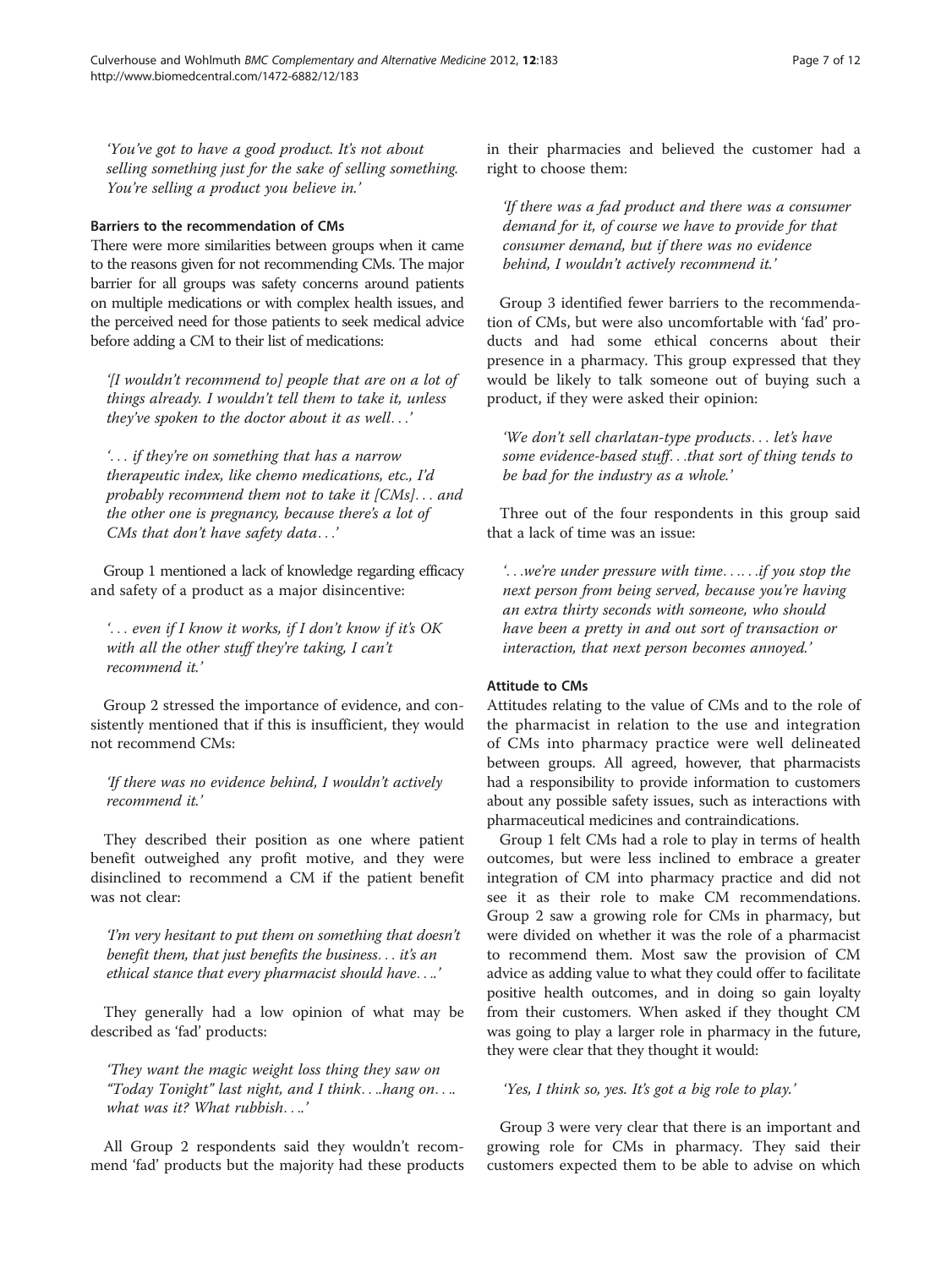CM products were effective. They agreed with those in Group 2 who found it an important aspect of the service they provide and saw it as 'the area...to focus on in pharmacy in the future'.

# Education and resources

All but one of the respondents stated they did not receive much CM training during their pharmacy degree All said that they had learnt more about CM from their day-to-day work experience than from their university education or any other source. Questions regarding the adequacy of CM topics in the pharmacy curriculum and whether there should be more of it, provoked differing responses.

Group 1 was, overall, not unhappy with their education in terms of CM. They felt it was not comprehensive and did think it may be useful to incorporate a greater CM component to assist with patient queries:

'It was a good foundation...it would have been useful, I suppose, to do one semester unit on complementary medicines, particularly for people going into community pharmacy.'

One respondent found the desire to learn more was based upon customer demand:

'People come in and ask you about it all the time, so you can't exactly not know about it.'

Group 2 was somewhat more enthusiastic about increasing the level of CM education. They saw this as an advantage to their practice, and one respondent commented that pharmacy students do not become aware of potential benefits until they work in a pharmacy:

'Yes, I do [think CM education should be incorporated]....If they don't work in a pharmacy, they don't realise how much it can influence their scripts and doing a service for the customer and delivering holistic health benefits.'

One Group 2 respondent was rather more sceptical about the acceptance of CM by the pharmacy establishment:

'I think the way pharmacy is, I doubt whether they would [integrate CM]....they've been brainwashed to the point that they don't want to know about that stuff.'

Group 3 respondents were the most enthusiastic about further integration. They saw benefits in patient care but also mentioned professional obligations

such as the need to gain Continuing Professional Development/Education (CPD/CPE) points and medication profiling responsibilities (guidelines for medication profiling services have been developed by the Pharmaceutical Society of Australia to assist customers and their healthcare team in the safe and most effective use of medications [\[24](#page-11-0)]):

'There's a big need for pharmacists to get educated, so they know about interactions and also the drug profiling that's coming into pharmacy, that we're all going to be expected to do.'

Information sources used for CMs varied between groups. Those in Group 1 described rarely feeling a need to look something up. If they did, they tended to use traditional sources such as medical journals, pharmacy trade journals and medical websites. One pharmacist would ask the naturopath who worked in their store. They generally described the data as not compelling:

'It's very hard to expand the products that you like to recommend based on evidence, because there's not always that much out there.'

Those in Group 3 used a wider range of resources, including ones dedicated solely to CM, such as herbal medicine and nutrition textbooks and com-puter databases such as Hyperhealth [\[25](#page-11-0)]. They also used information provided by companies and more traditional sources such as pharmacy and medical journals, MIMS [\(www.mims.com.au\)](http://www.mims.com.au) and the Australian Medicines Handbook ([www.amh.net.au\)](http://www.amh.net.au). They would also ask a naturopath, if one worked in their store. They described a large amount of information as being available:

'....and a lot more information is coming through to us in pharmacy. There's quite a few different sources...The [Pharmacy] Guild will put out notices, Pharmacy Daily....so there's a lot more of that succinct information, you can then delve into more detailed information if required.'

Those in Group 2 also described using a variety of sources, such as MIMS, the Australian Medicines Handbook and information provided by companies, but rarely used herbal or nutrition textbooks.

All respondents described a preference for information to be presented concisely, with a brief description of the medicine, benefits, dosage, contraindications/cautions and a fully referenced research summary. The majority stated that they did not have time to digest large amounts of information and strongly preferred a summary.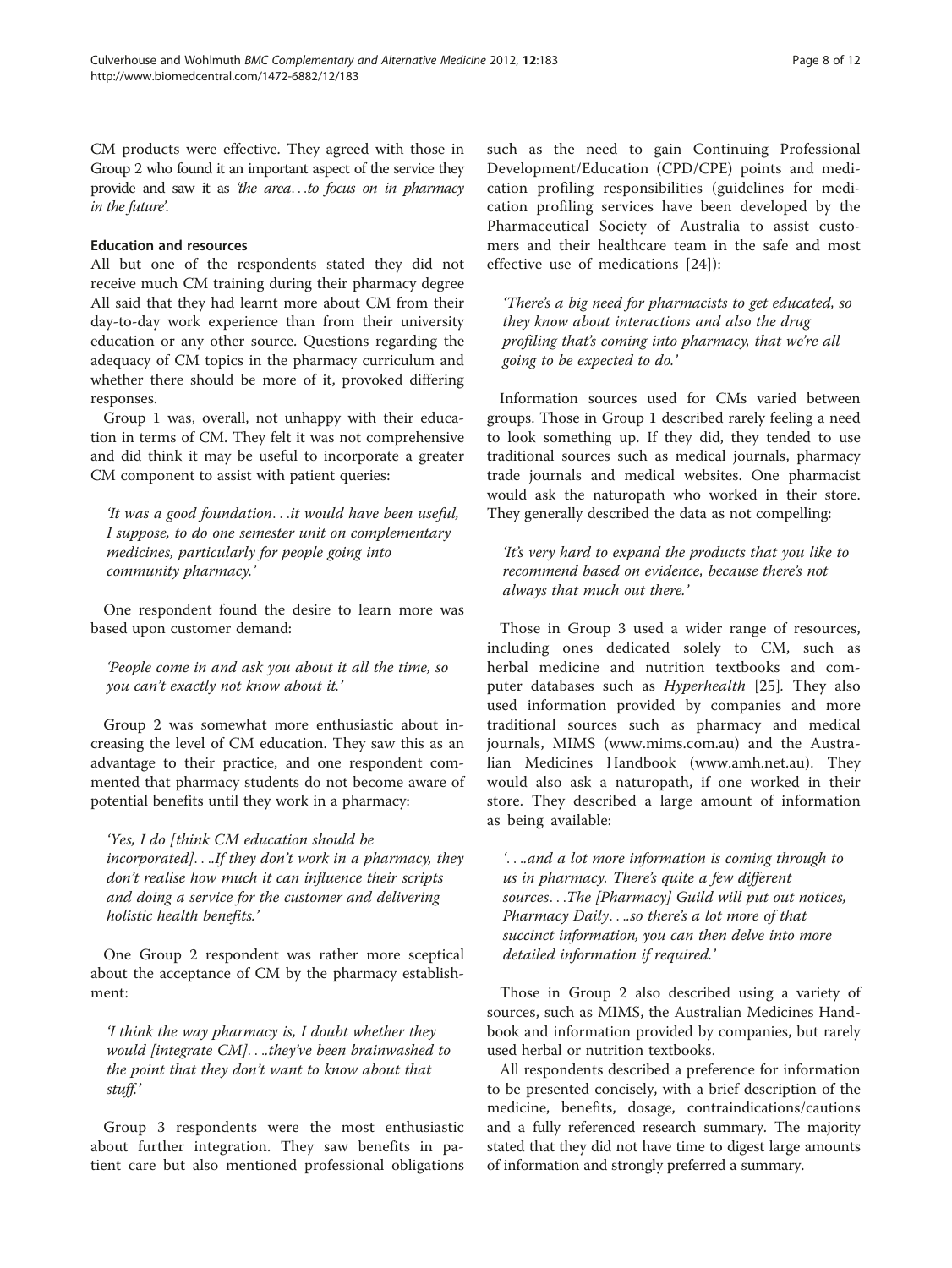#### Personal and family use of CMs

Of the sample  $(n=12)$ , nine respondents regularly took a CM (usually daily). In Group 1, two out of three took a CM, and none reported a family background of CM use. In Group 2, three out of five took CMs and only one had a family background of CM use (Traditional Chinese Medicines). They said that this probably had some influence on their openness to CM. In Group 3, all four respondents used CMs. Two had some family background, where the family had used multivitamins or other basic vitamin preparations, but none said that influenced their current recommendation patterns. One Group 3 member stated their interest had come about because in the past, family members had achieved no benefits from orthodox medicines, so they had looked elsewhere to find answers.

#### Relationship with other healthcare professionals

Most respondents described a somewhat uncomfortable relationship with doctors. Only one pharmacist reported a very positive relationship. This respondent had worked in a pharmacy adjacent to a surgery, where doctors commonly recommended CMs, and this had caused the pharmacist to become more interested in the benefits of CMs. Several pharmacists in Groups 2 and 3 said some doctors were not happy with them recommending CMs to their patients and recalled instances where a doctor had told their patients not to take them. This was of concern to the pharmacists and caused tension between the two professions:

'That can be frustrating, and subconsciously it can form a bit of mistrust between myself and the customer; when I've recommended something and the doctor has said, "don't take it". I worry about that sometimes.'

Communication between doctors and pharmacists was regarded as poor, and several respondents thought that doctors should become better educated about CMs for improved patient care.

# 'I think if they had a broader understanding, that would benefit everyone.'

Many of the respondents had worked alongside a naturopath – all pharmacists in Group 3, one in Group 2 and one in Group 1. Those who had were all very positive about the value of having a naturopath in the pharmacy. They consistently mentioned referring customers to the naturopath, if they did not feel adequately knowledgeable, and learning from them about efficacy, safety and interactions relating to CMs:

'The naturopath can keep right up to date and the pharmacist can feed off that and learn from the naturopath.'

# **Discussion**

Previous research investigating the integration of CMs into pharmacy practice has not examined in detail the factors that impact the decision of a pharmacist to recommend a CM product to a customer. This study has identified a range of influential factors, including pharmacy protocols relating to companion selling of CMs; the desire to provide health benefits to a customer; the pharmacist's knowledge about CMs, which is linked to confidence in recommending based on efficacy and safety; awareness of evidence in support of CMs; the presence of a naturopath in the store (an increasingly common phenomenon in Australian pharmacies [[26](#page-11-0)]); customer demand and positive feedback from customers; and the quality of products available and profile of the company providing them (Table [2](#page-3-0)).

Previous studies have reported the primary reason for patients choosing or being recommended a CM product is for particular health benefits – the maintenance of general health, prevention of disease and the treatment of minor conditions [[7](#page-10-0),[8,13](#page-11-0)]. This correlates with the findings of this study, that patient benefit from CMs was a major motivating factor for pharmacists in all groups.

The concept of providing a health benefit differed somewhat between Group 2 and 3 respondents. Those in Group 2 were more likely to accept that a CM could offer health benefits if they were satisfied with the evidence provided, whether by a company or by independent sources, or if they had witnessed the benefit themselves. This concurs with previous studies that have found that knowledge of a particular CM and a proven mechanism of action are influential factors [[6,7\]](#page-10-0). In contrast, Group 3 respondents (those who recommended CMs most frequently) were passionate about a 'holistic approach' and commonly linked health benefits with a 'healthcare solution' comprising not only a specific treatment, but also the provision of supportive measures to prevent recurrence and thereby improve patient care. This in turn was seen to be linked to business benefits. All Group 3 respondents were owners or managers of their stores, which may have influenced their emphasis on business-related benefits. Previous research has reported that profit is not an important motive for pharmacists [\[6,7](#page-10-0),[15\]](#page-11-0), although there is an understanding that CM products are an important contributor to the business of pharmacy [[16\]](#page-11-0).

The provision of a 'healthcare solution' or adopting a 'holistic approach' was mentioned by the majority of Group 2 and 3 respondents. For most, this involved the practice of recommending a CM as a companion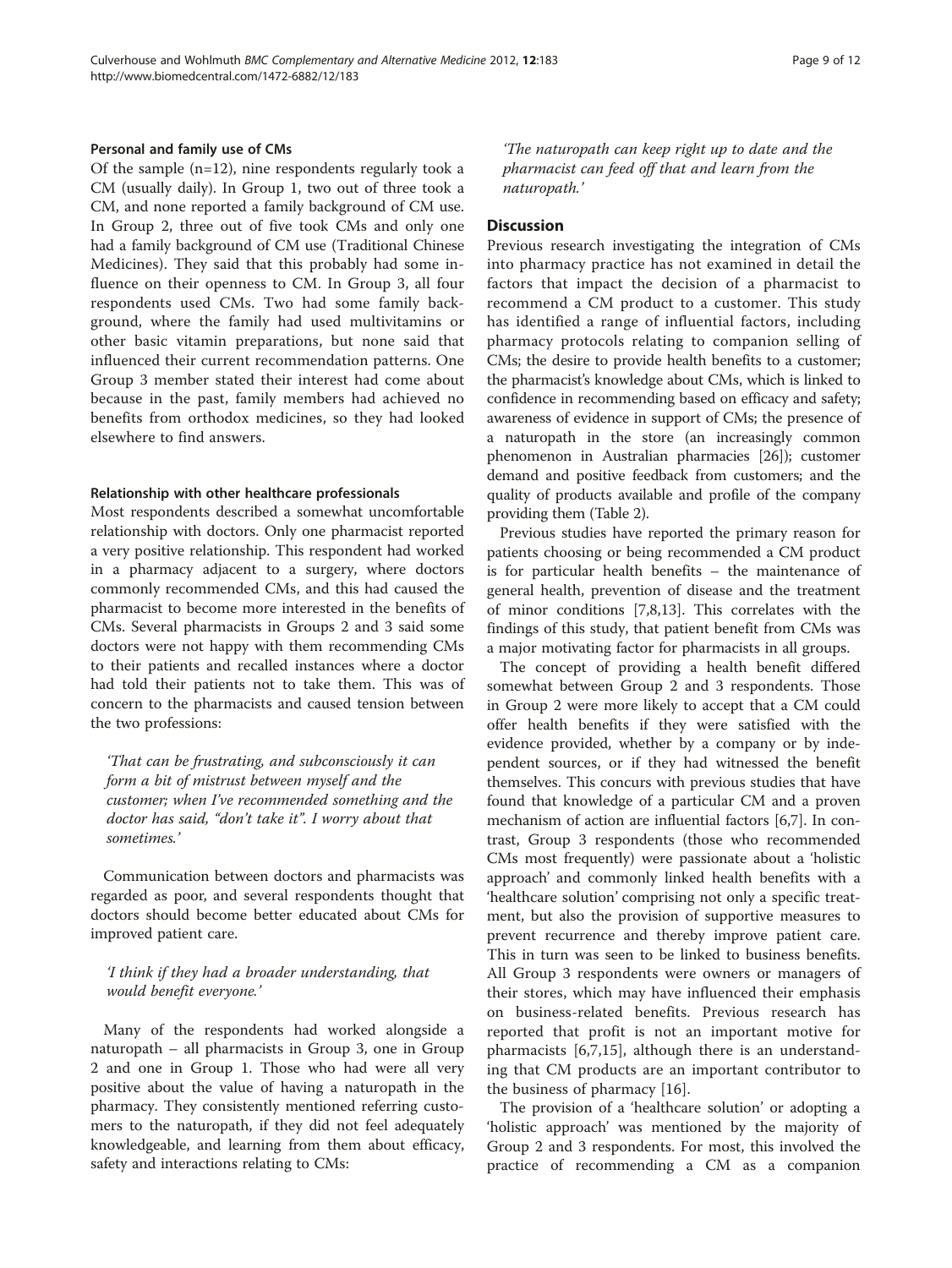product for a pharmaceutical medicine, or recommending several products with a view to providing the best patient care. This professional behaviour of pharmacists has only recently been described. A 2010 Australian survey investigating the integration of CMs into pharmacy practice found that nearly half of the respondents described their practice as providing 'integrative care', which was defined as 'recommending CMs together with conventional medicines as part of standard practice' [[16\]](#page-11-0).

In banner pharmacies, the implementation of protocols for companion recommendation appeared to be a major driver of the recommendation of CMs. The four Group 2 respondents who worked in banner pharmacies all mentioned corporate companion selling protocols as a major driver. Group 3 respondents had all been instrumental in implementing such protocols in their stores; they embraced this approach in order to provide good customer service, and said it provided them with a feeling of job satisfaction. The role of companion selling protocols as a driver of recommendation of CMs by pharmacists has not previously been described. The existence of such protocols may cause pharmacists to feel compelled to learn more about CMs and in turn result in increased recommendation of CMs. It also raises the question to what extent the professional judgment of the pharmacist may be influenced by a protocol when deciding whether or not to recommended CMs to a customer.

Questions of whether the relationship with other healthcare professionals affected the recommendation of CMs provided some interesting insights. All but one respondent articulated either a neutral (n=4) or strained (n=4) relationship with doctors. The main contentious issue, identified by four respondents, was doctors dissuading patients from taking a CM that the pharmacist had recommended. The pharmacists were unhappy with this situation and claimed it was a difficult situation to deal with, as the communication between the two professions was poor.

The relationship with naturopaths was described as far more harmonious. Naturopaths were seen as being able to provide good quality information and were considered to be a valuable resource in the pharmacy. Five respondents worked alongside a naturopath, and one of these stated that because a naturopath was present, they would refer customers to the naturopath for a CM recommendation, rather than make it themselves. Three Group 3 respondents, who were store managers and had employed naturopaths, felt that the presence of a naturopath had not changed their recommendation behaviour, although they would often refer to the naturopath for more information about a CM. A previous Australian survey found that pharmacists who work alongside naturopaths find the service provided by naturopaths valuable, while the

presence of a naturopath made pharmacists less likely to recommend CMs themselves [[16](#page-11-0)].

Barriers to the recommendation of CMs were relatively clear-cut, with safety concerns (drug interactions and adverse effects) being the most important, identified by all respondents. Other identified barriers varied between groups. Group 1 felt inadequately trained. Group 2 reported a lack of evidence as a significant factor and felt the need to be confident in the patient benefit before recommending a CM. Group 3 respondents were the only to mention a lack of time as a reason for not recommending CMs. This may be because they also wanted to offer a more comprehensive 'healthcare solution', which no doubt takes some time to provide. Previous studies have identified a lack of knowledge or lack of evidence as the main barriers to recommending CM products [[4,6](#page-10-0)[,11](#page-11-0),[16-20](#page-11-0),[27\]](#page-11-0). As many pharmacists by their own admission do not have adequate training in CM, it is unclear whether in some cases they have truly assessed the evidence for a CM before reaching the conclusion that there is a lack of it.

All groups expressed discomfort with 'fad' products, and respondents claimed they would not recommend them if asked their opinion, while maintaining that customers have a right to choose such products, and thus they should be available from the pharmacy. Conversely, respondents considered some CM companies to be trustworthy and providing good quality and properly researched CM products. The trusted companies were considered to be the larger, more established ones with larger products ranges. Previous research has also found that poor product quality is a disincentive to recommend CMs [[16](#page-11-0)].

There was an impetus to learn more about CMs, especially in Groups 2 and 3, which is encouraging, as the majority of Australian pharmacy customers expect the pharmacist to be able to provide accurate CM information [[5](#page-10-0)]. Respondents consistently reported that customers are becoming more educated, are interested in preventative approaches and want to take more control of their healthcare, a picture also reported from Canada in the context of CM customers in pharmacies [\[28](#page-11-0)]. Therefore, significant motivating factors for Group 2 respondents to increase knowledge about CMs were likely the encouragement to follow pharmacy protocols for companion selling, customer demand and positive customer feedback.

The respondents seemed moderately satisfied with the CM educational materials available but did find room for improvement, both in terms of quality and presentation of the information. They preferred brief but professionally produced information that reflects similar resources for pharmaceuticals, including easily accessible online databases, which is consistent with the suggestion that evidence-based CM information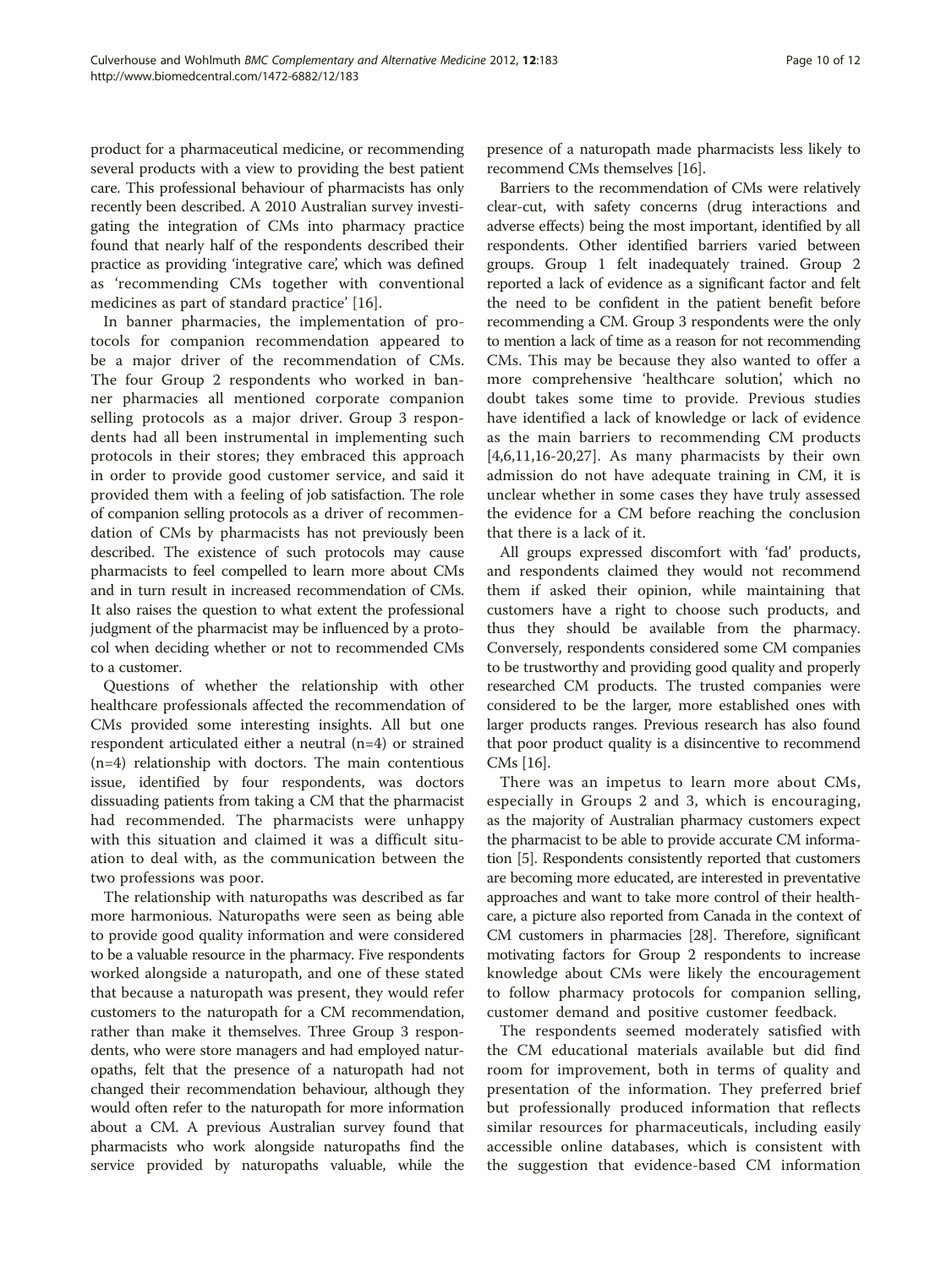<span id="page-10-0"></span>should be included in professional handbooks and guidelines for pharmacists [[16\]](#page-11-0). Interestingly, respondents in this study were also happy to get information from CM companies, as long as it is professionally presented with a clear description of levels of evidence to support efficacy.

A Canadian study has highlighted the professional and ethical dilemma faced by pharmacists who sell CMs without possessing sufficient knowledge about these products [[29\]](#page-11-0), and most respondents in the present study saw a clear need to incorporate more CM education into formal pharmacy training. Whilst there are some moves to do so [[30,31](#page-11-0)], there seems to be ample evidence from this and other studies that the majority of pharmacists would like more CM training [4,6[,8,16,27,32,33\]](#page-11-0).

### Limitations

As with all studies relying on volunteer subjects, some degree of selection bias is likely, and our small sample is therefore unlikely to be truly representative of the population of community pharmacists in Australia. In particular, it may have been the case that pharmacists with a greater interest in CM would have been more likely to agree to take part in the study.

Another source of potential bias is that the primary investigator (SEC), who conducted the interviews, is an employee of a CM company, a fact the respondents were aware of. This dual role of the investigator could potentially have biased responses in favour of CM, but the desire of study subjects to please the investigators is always a potential source of bias, and we do not believe that this would have influenced responses in a significant way.

Although the small sample size and the above caveats clearly limit the generalisability of the findings, it is noteworthy that data saturation was reached, with no new themes emerging in the final interviews. This, combined with the in-depth nature of the interviews, allows for this study to make a valuable contribution to the understanding of the evolving interface between complementary medicine and pharmacy, in particular in Australia. It should also provide a sound basis for a larger qualitative study in the area.

# **Conclusions**

This study has explored the factors that affect Australian community pharmacists' behaviour in terms of recommending CMs to customers. These factors are clearly many and diverse, and pharmacists' knowledge of, confidence with and inclination to recommend CMs vary. We have for the first time described protocols for companion selling of CMs as an important driver of the recommendation of CMs, especially for pharmacists working in banner stores. This is an important finding, because it suggests that corporate pharmacy groups currently play a significant role in how many Australian pharmacists recommend CMs to their customers.

Due to the widespread use of CMs by the Australian public and the fact that many of these products are sold in pharmacies, improving education for pharmacists in this area is important. In line with many previous studies, we found that most pharmacists feel ill prepared to provide the public with adequate advice about the many CM products in their stores. Improving CM education ought to be a priority for all providers of pharmacy training, and continuing professional education materials and other information resources, whether produced by industry or independent agencies, must be rigorous, of high standard and easy for pharmacists to access.

#### Abbreviation

CM(s): Complementary medicine(s).

#### Competing interests

SEC is an employee of the Australian natural medicine company Blackmores Ltd., which provided her with an educational grant and access to customer information for the purpose of the study. The company had no involvement in the study design and execution, data analysis and interpretation, or the preparation of the manuscript. HW declares that he has no competing interests.

#### Authors' contributions

SEC designed and carried out the research and drafted the manuscript as part of her Master of Clinical Science degree. HW supervised the project and contributed to study design, data analysis and manuscript preparation. Both authors read and approved the final manuscript.

#### Acknowledgements

The authors wish to thank the participating pharmacists, who gave generously of their time. SEC was supported by an educational grant from Blackmores Ltd.

Received: 2 March 2012 Accepted: 4 October 2012 Published: 10 October 2012

#### References

- 1. MacLennan A, Myers S, Taylor A: The continuing use of complementary and alternative medicine in South Australia: costs and beliefs in 2004. Med J Aust 2006, 184:5.
- 2. Xue CCL, Zhang AL, Lin V, Da Costa C, Story DF: Complementary and alternative medicine use in Australia: a national population-based survey. J Altern Complement Med 2007, 13:643-650.
- 3. Braun L: Integrative Pharmacy: threat or fantasy? J Compl Med 2009, 8:41–42.
- 4. Semple SJ, Hotham E, Rao D, Martin K, Smith CA, Bloustien GF: Community pharmacists in Australia: barriers to information provision on complementary and alternative medicines. Pharm World Sci 2006, 28:366–373.
- 5. Braun L, Tiralongo E, Wilkinson J, Spitzer O, Bailey M, Poole S, Dooley M: Perceptions, use and attitudes of pharmacy customers on complementary medicines and pharmacy practice. BMC Complement Altern Med 2010, 10:38.
- 6. Naidu S, Wilkinson J, Simpson M: Attitudes of Australian pharmacists toward complementary and alternative medicines. Ann Pharmacother 2005, 39:1456–1461.
- 7. Kanjanarach T, Krass I, Cumming R: Exploratory study of factors influencing practice of pharmacists in Australia and Thailand with respect to dietary supplements and complementary medicines. Int J Pharm Pract 2006, 14:123–128.